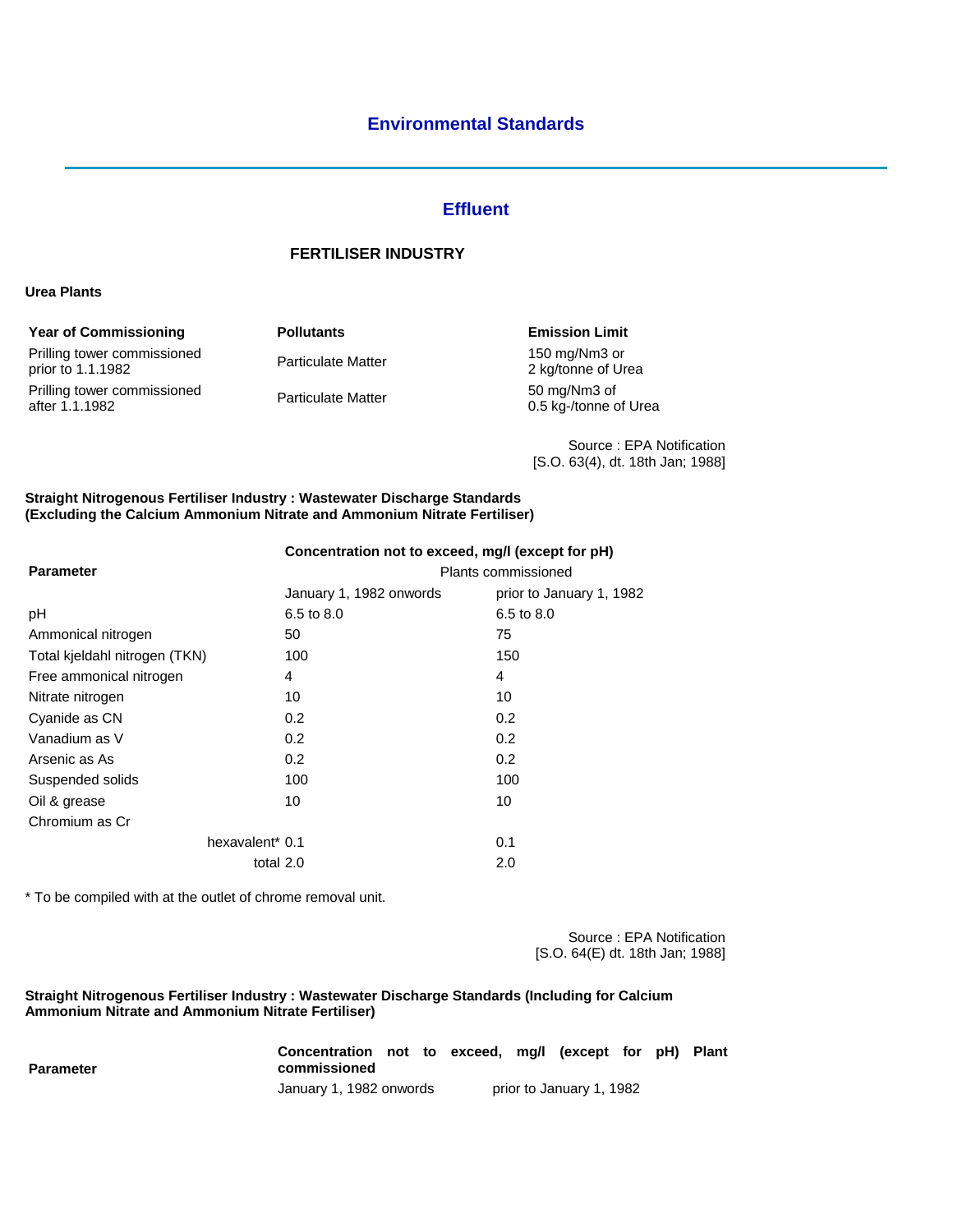| pH                            | 6.5 to 8.0    | 6.5 to 8.0    |
|-------------------------------|---------------|---------------|
| Ammonical nitrogen            | 50            | 75            |
| Total kjeldahl nitrogen (TKN) | 100           | 150           |
| Free ammonical nitrogen       | 4             | 4             |
| Nitrate nitrogen              | 10            | 10            |
| Cyanide as CN                 | $0.2^{\circ}$ | 0.2           |
| Vanadium as V                 | $0.2^{\circ}$ | $0.2^{\circ}$ |
| Arsenic as As                 | $0.2^{\circ}$ | 0.2           |
| Suspended solids              | 100           | 100           |
| Oil & grease                  | 10            | 10            |
| Chromium as Cr                |               |               |
| hexavalent <sup>*</sup> 0.1   |               | 0.1           |
|                               | total 2.0     | 2.0           |

\* To be complied with at the outlet of chrome removal unit.

Source : EPA Notification [S.O. 64(E) dt. 18th Jan; 1988]

### **Straight Phosphatic Fertiliser Industry : Wastewater Discharge Standards**

| <b>Parameter</b>             | Concentration and to exceed mg/l (except for pH) |
|------------------------------|--------------------------------------------------|
| рH                           | 7.0 to 9.0                                       |
| Phosphate as P               | 5                                                |
| Oil & grease                 | 10                                               |
| Suspended solids             | 100                                              |
| Fluorides as F <sup>*</sup>  | 10                                               |
| Chromium as Cr <sup>**</sup> |                                                  |
|                              | Hexavalent 0.1                                   |
|                              | Total 2.0                                        |
|                              |                                                  |

\* To be complied with at the outlet of fluoride removal unit, if the recipient system so demands, fluoride as F<br>shall be limited to the state of the state as F shall be be limited to to 1.5 mg/l. \*\* To be complied with at the outlet of chromate removal unit.

> Source : EPA Notification [S.O. 64(E), dt. 18th Jan. 1988]

### **Phosphatic Fertilizer : Emission Standards**

| <b>Parameter</b>          | <b>Source</b>                                     | <b>Emission</b><br>ma/Nm3 | limit. |
|---------------------------|---------------------------------------------------|---------------------------|--------|
| Total fluoride            | Phosphoric acid manufacturing unit                | 25                        |        |
| <b>Particulate Matter</b> | Granulatin, mixing and grinding of rock phosphate | 150                       |        |

Source : EPA Notification [S.O. 64(E), dt. 18th Jan; 1988]

| Complex | Fertiliser                                                                | Industry | Wastewater | <b>Discharge</b> | <b>Standards</b> |
|---------|---------------------------------------------------------------------------|----------|------------|------------------|------------------|
|         | (Including Calcium, Ammonium, nitrate and Ammonium phosphate fertilisers) |          |            |                  |                  |